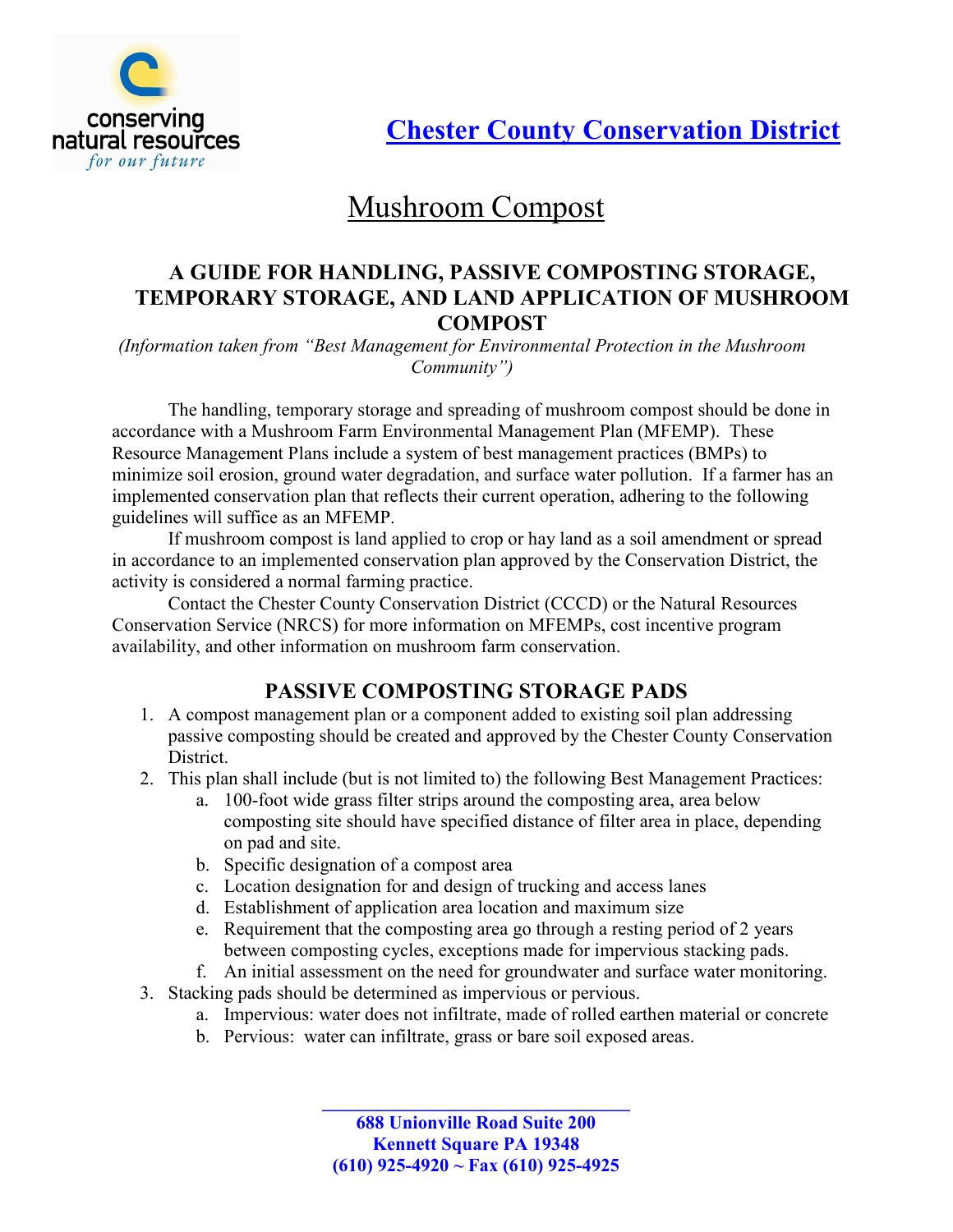- 4. Waste storage for runoff, whether temporary or permanent, should meet Waste Treatment Standards, and suit the pad site.
- 5. Storage pads needed to be in operation for 6 or more months to be considered a storage/stacking pad.

# TEMPORARY STORAGE OF MUSHROOM COMPOST TO BE SPREAD

- 1. Store only in grass, hay, or corn fields with a cover crop, on which mushroom compost will be spread prior to the next growing season.
- 2. Proper location of storage areas
	- a. Stack temporary material in windrows, to allow water to shed
	- b. Locate windrows at least 300 feet from houses, wells or other sources of water supply
	- c. Locate windrows at least 100 feet from property boundaries, springs, seeps, natural watercourses or waterways.
	- d. Locate windrows as near to the top of field slopes as possible, except if there are flatter areas down slope and concentrated flow areas can be avoided.
	- e. Always locate windrows on slopes of less than 8%
	- f. Windrows are to be rotated in stacking areas to prevent too much compaction and wear and tear on fields where stacking occurs.
- 3. Mushroom compost will never be stacked in piles higher than 6 feet
- 4. Mushroom compost can only be stored on cropland fields if a site is approved in advance. This site may be included as a part of your MFEMP or conservation plan.

# SPREADING MUSHROOM COMPOST ON HAYLAND & CROPLAND

GUIDELINES FOR DETERMINING APPLICATION RATES

- 1. The mushroom compost should be analyzed for nutrient content, specifically for N, P, and K in each field.
- 2. A soil test should be used to determine current levels of N, P, and K
- 3. The application rate should be based on the crop removal of nutrients and any soil deficiencies of N, P, and K.
- 4. The application rate should be adjusted if any other source of N, P, or K is used. An example would be starter fertilizer for corn or hay establishment.
- 5. The application of mushroom compost on legume crops is generally not recommended since these crops do not require nitrogen (they fix their own).
- 6. In the absence of a nutrient analysis of mushroom compost on hay land, apply no thicker than 1 inch, 130 cubic yards per acre, of fresh spent mushroom compost.
- 7. In the absence of a nutrient analysis of mushroom compost on cropland apply no thicker than 3 inches, 390 cubic yards per acre, of fresh spent mushroom compost.
- 8. It is not recommended to apply mushroom compost for more than one year without following the testing procedures outlined above.

#### GENERAL GUIDELINES FOR APPLICATION OF MUSHROOM COMPOST

- 1. The application of mushroom compost to hay land or cropland is based on the removal of nutrients by harvesting or otherwise removing the crop. Mushroom compost cannot be applied if a crop is not being harvested or otherwise removed on a regular basis.
- 2. Spreaders should be calibrated to apply the calculated rate of mushroom compost.

\_\_\_\_\_\_\_\_\_\_\_\_\_\_\_\_\_\_\_\_\_\_\_\_\_\_\_\_\_\_\_\_\_ 688 Unionville Road Suite 200 Kennett Square PA 19348 (610) 925-4920 ~ Fax (610) 925-4925